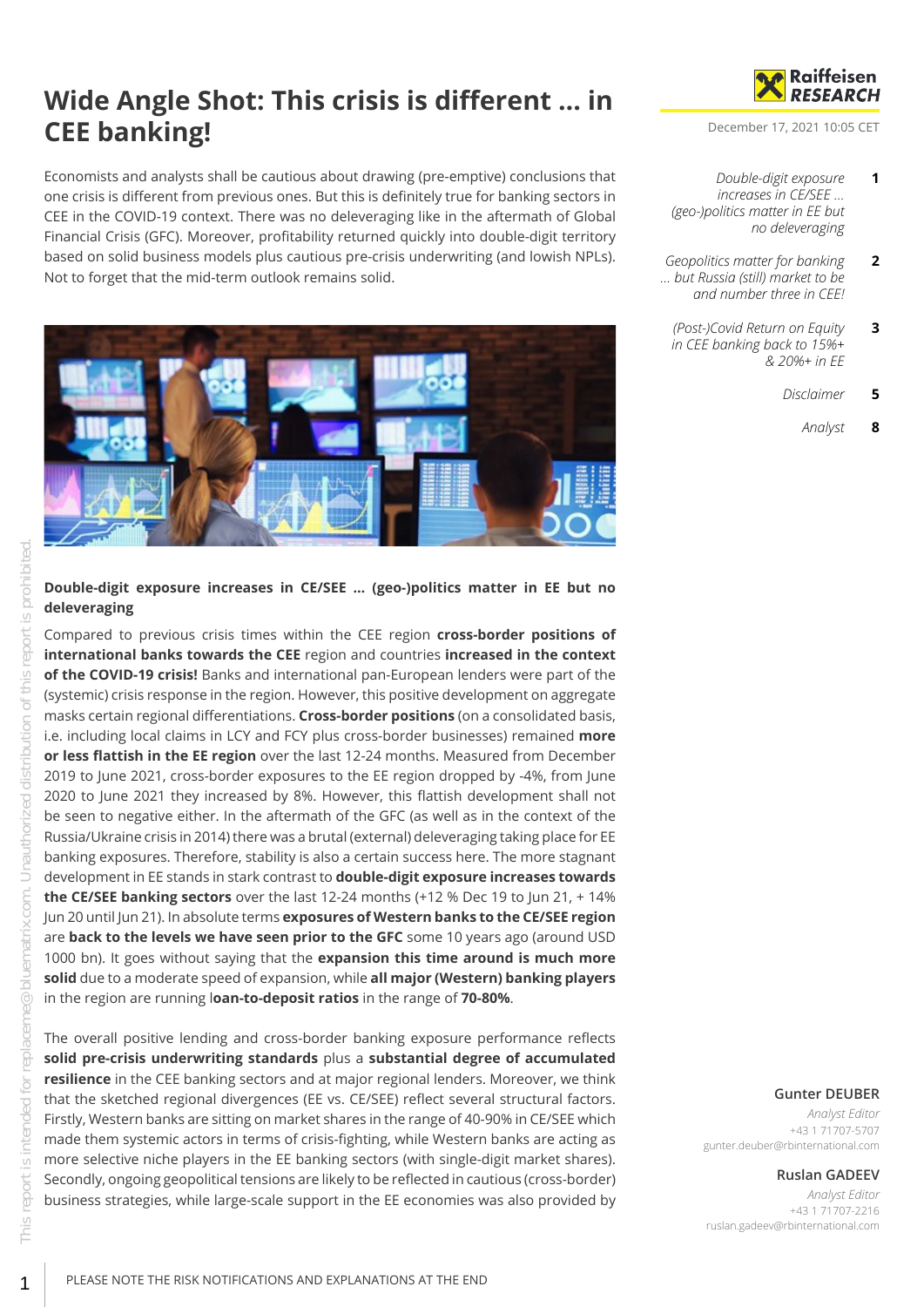domestically owned (state-near) lenders. In light of the sketched trends the **aggregated exposure** of **Western banks** towards the **EE region has reached its lowest point** in **relative terms over the last two decades** in 2021. The reference to geopolitics is also reflected in the fact that the relative trend-decline accelerated substantially from 2014 to 2016. During this period of time the share of the EE region in international banking exposures dropped from 22% to 14% (based on substantial nominal cuts in exposures), now hovering around 11%.

CEE: Share in consolidated cross-border claims (%)\*



*BIS, RBI/Raiffeisen Research; \* All BIS-reporting banks, CEE region according to RBI regional definition (CE: CZ, SK, HU, PL, SI; SEE: RO, BG, HR, RS, AL, BA; EE: RU, UA, BY)*



## <span id="page-1-0"></span>**Geopolitics matter for banking … but Russia (still) market to be and number three in CEE!**

The **"winners"** in terms of **(relative) increased importance** in **cross-border exposures** in the **CEE region** are the **CE countries**. We see this trend as a reflection of relative stability, solid growth in Czechia and Slovakia, a once again increasing attentiveness of the Hungarian market, while exposures towards Poland are not really moving in either direction recently (up or down). Overall, exposures of international banks towards the CE region in relation to overall CEE exposures are currently standing at their highest level since 2004 (close to 70% of total), while we still remain somewhat below historical peaks in SEE (and obviously well below historical peaks in EE).

2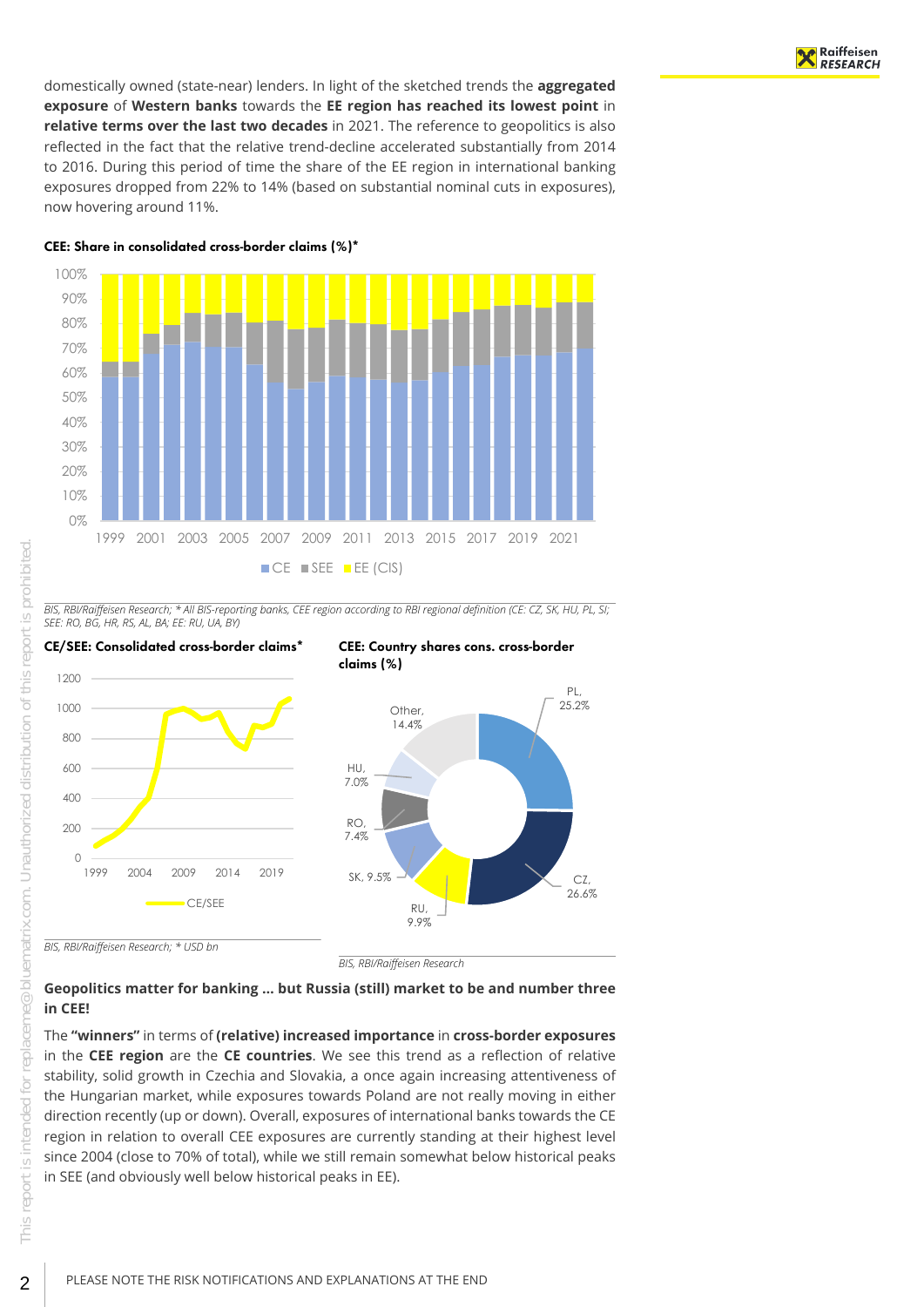It goes without saying that the majority of absolute and relative exposure reduction towards the EE region over the last decade can be attributed to the Russian banking market (representing some 90% of EE banking exposures). For the **first time** over **the last two decades exposures** of **international banks towards Russia** do represent **less than 10% of CEE exposures**. Some further modest downside might be looming with the partial exit of Citi from the retail market in Russia. However, we would not over-dramatize this development either. In **total exposure terms** the **Russian market represents** still **the third-largest country level exposures of Western banks** in international banking statistics towards the CEE region, well behind Czechia and Poland, still somewhat ahead of Slovakia and Romania.



#### CEE: Banking sector KPIs in crisis times

*national sources, IMF, RBI/Raiffeisen Research*

### <span id="page-2-0"></span>**(Post-)Covid Return on Equity in CEE banking back to 15%+ & 20%+ in EE**

**Positive exposure trends** in the CEE region are definitely a reflection of **solid business models** as reflected in **lowish NPL ratios** in the context of the COVID-19 crisis plus a solid **rebound of regional profitability**. Currently, the **CEE NPL ratio stands at 6.8%**, its lowest levels over the last 5 years! **Outside the EE region**, NPL ratios are currently in a range of **2.9-4.8%**. These are NPL ratios of "Developed Markets" … but with a totally different return profile attached. The **average CEE Return on Equity** (RoE) in the respective banking sectors on aggregate currently stands at **around 15%, ranging** from **23% (!) in** the **EE region** to **10-12% in the CE/SEE region;** taking the CE-3 region (CH, SK, HU) here as a benchmark with an average RoE at 12%, while the Polish market is still struggling with a RoE in low single digits.

The increasing adaptiveness of economies to the COVID-19 pandemic instills **cautious optimism for the year 2022**. Although a slowdown or normalisation of economic growth might test the banking systems for unresolved credit risks (IFRS 9 stage 2 loans) as the policy support effects wane, these pressures should be seen moderate for the moment thanks, inter alia, to the gained credit growth pace and rising interest rates that will support the earnings momentum in the near term. Otherwise, the region will stay in the spotlight for M&A activities, technological transformation and the evolving ESG agenda. Altogether, the **CEE banking market is seen to stay on an even keel** and carry on the solid performance into the next quarters.

Given all the trends and figures sketched previously we labeled our **[CEE Banking Report](https://raiffeisenresearch.bluematrix.com/docs/html/c517654e-d6cd-4a76-8daa-53bb1c0e7d47.html) [2021 "As good as it gets in \(post-\)crisis times"](https://raiffeisenresearch.bluematrix.com/docs/html/c517654e-d6cd-4a76-8daa-53bb1c0e7d47.html)** (link to the full report, for registered users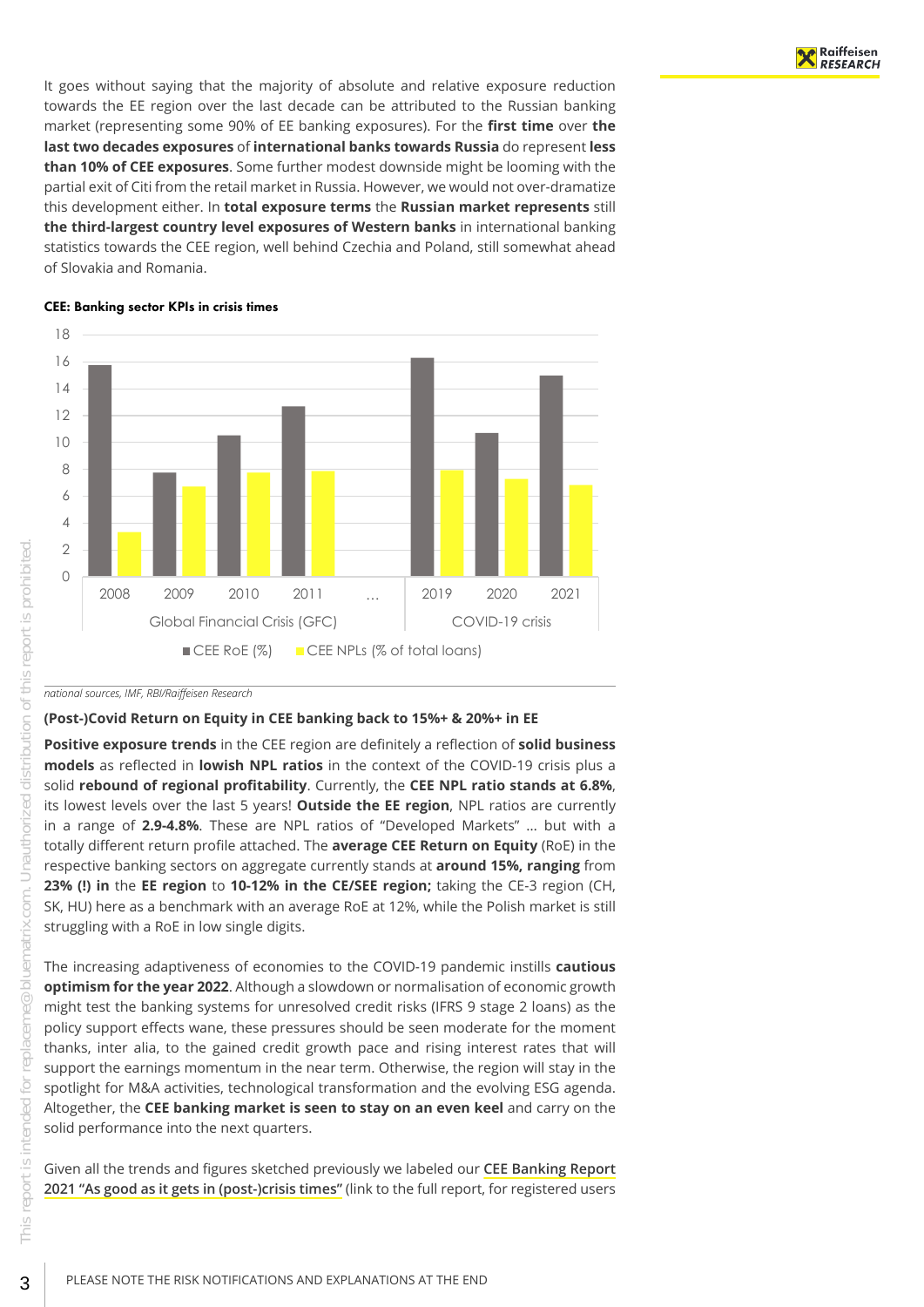only). This title also reflects the hope that we are finally approaching post-crisis times in the course of 2022. On a positive note recent balance sheet data also show that the **two largest lenders** in **CEE are (once again) two Austrian pan-European lenders** (Erste + RBI, the latter once again slightly ahead of the friendly competitor UniCredit).

For more info plus data on CEE banking sectors see the 2021 edition of our flagship CEE Banking Sector Report (for registered users):

*The CEE Banking Sector Report is a well-established co-creation and annual flagship study of Raiffeisen Research. Once a year the entire Raiffeisen Research teams in CEE and Vienna analyze banking sector dynamics in the CEE region in detail. In addition to a granular country coverage with local flavour, we once again documented market shares, balance sheet totals and financials of the leading (Western) cross-border CEE banks. The same holds true for crosscountry trends for market shares, business dynamics, asset quality and profitability.*

4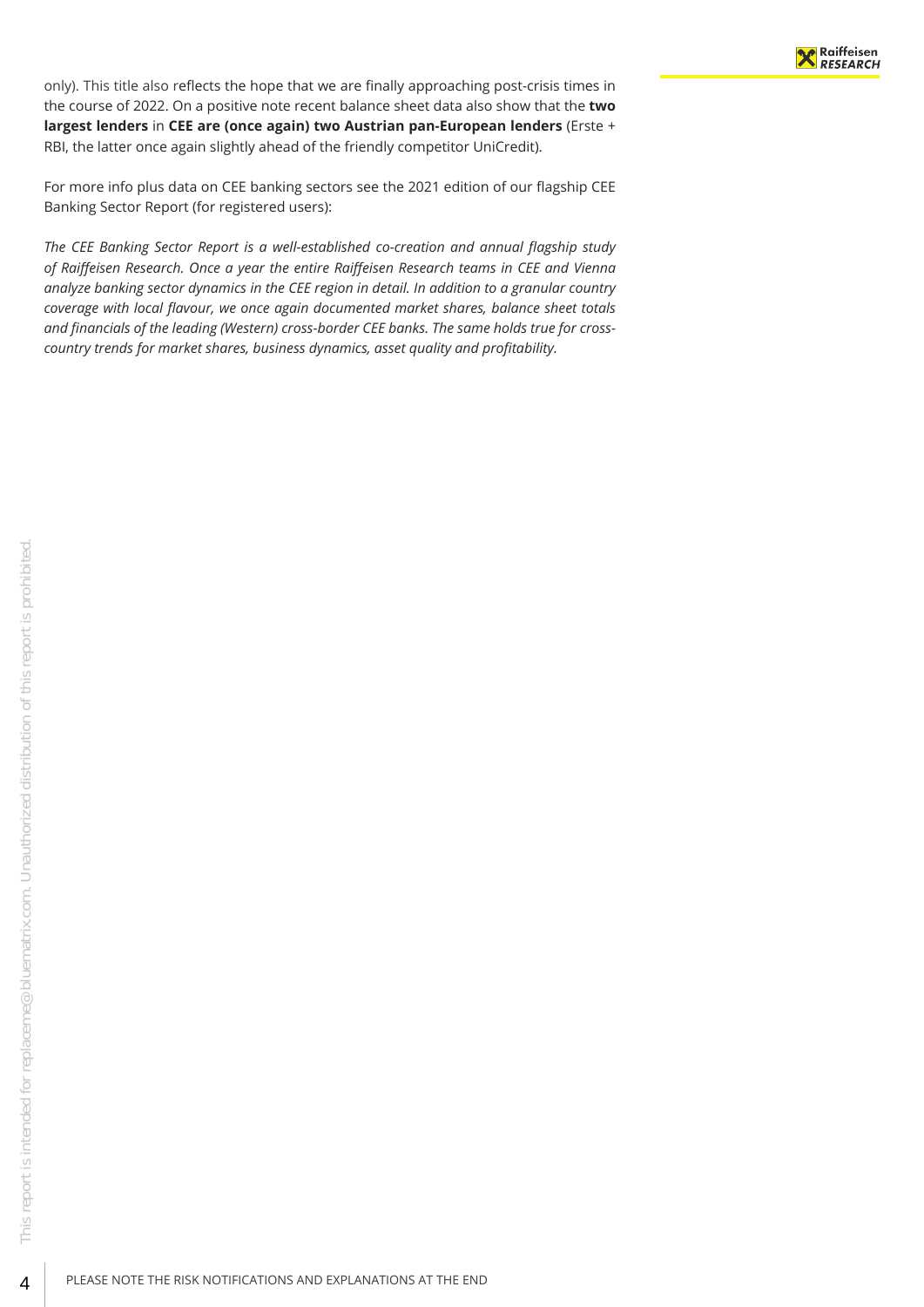

# <span id="page-4-0"></span>**Disclosure**

## **Risk notifications and explanations**

## **Warnings:**

- Figures on performance refer to the past. Past performance is not a reliable indicator for future results and the development of a financial instrument, a financial index or a securities service. This is particularly true in cases when the financial instrument, financial index or securities service has been offered for less than 12 months. In particular, this very short comparison period is not a reliable indicator for future results.
- Performance of a financial instrument, a financial index or a securities service is reduced by commissions, fees and other charges, which depend on the individual circumstances of the investor.
- The return on an investment in a financial instrument, a financial or securities service can rise or fall due to exchange rate fluctuations.
- Forecasts of future performance are based purely on estimates and assumptions. Actual future performance may deviate from the forecast. Consequently, forecasts are not a reliable indicator for future results and the development of a financial instrument, a financial index or a securities service.

A description of the concepts and methods used in the preparation of financial analyses is available under: **[www.raiffeisenresearch.com/concept\\_and\\_methods](https://www.raiffeisenresearch.com/concept_and_methods)**.

Detailed information on sensitivity analyses (procedure for checking the stability of potential assumptions made in the context of financial analyses) is available under: **[www.raiffeisenresearch.com/sensitivity\\_analysis](https://www.raiffeisenresearch.com/sensitivity_analysis)**.

Disclosure of circumstances and interests which may jeopardise the objectivity of RBI: **[www.raiffeisenresearch.com/](https://www.raiffeisenresearch.com/disclosuresobjectivity) [disclosuresobjectivity](https://www.raiffeisenresearch.com/disclosuresobjectivity)**

Detailed information on recommendations concerning financial instruments or issuers disseminated during a period of 12 month prior to this publication (acc. to Art. 4 (1) i) Commission Delegated Regulation (EU) 2016/958 of 9.3.2016) is available under: **[https://](https://raiffeisenresearch.com/web/rbi-research-portal/recommendation_history) [raiffeisenresearch.com/web/rbi-research-portal/recommendation\\_history](https://raiffeisenresearch.com/web/rbi-research-portal/recommendation_history)**.

## **IMPORTANT LEGAL NOTICE**

By opening and/or using the information, services, links, functions, applications or programmes (hereinafter: "contents") offered on this website, the user hereby agrees to be bound by the terms and conditions set out below:

## **Copyright law**

The contents offered on this website and subsites (hereinafter: the "RBI Research-Website") are protected by copyright law. The downloading or storage of applications or programmes contained on the RBI Research-Website and the (complete or partial) reproduction, transmission, modification or linking of the contents of the RBI Research-Website shall only be permitted with the express and written consent of Raiffeisen Bank International AG ("RBI").

## **Information content, timeliness of information**

The contents of the RBI Research-Website you are seeking to access is for information only and does neither qualify as investment advice nor constitute or form part of any offer to buy or sell any securities or other financial instruments as defined in Article 5 para 1 number 15 of EU Directive 2014/65 ("MiFID II") in any jurisdiction or jurisdictions, (and must not be considered in any way as an offer or sale in relation to any securities or other financial instrument). In particular, no securities have been or will be registered under the United States Securities Act of 1933, as amended (the "Securities Act"), and no such securities may be offered or sold in the United States absent registration or exemption from registration under the Securities Act.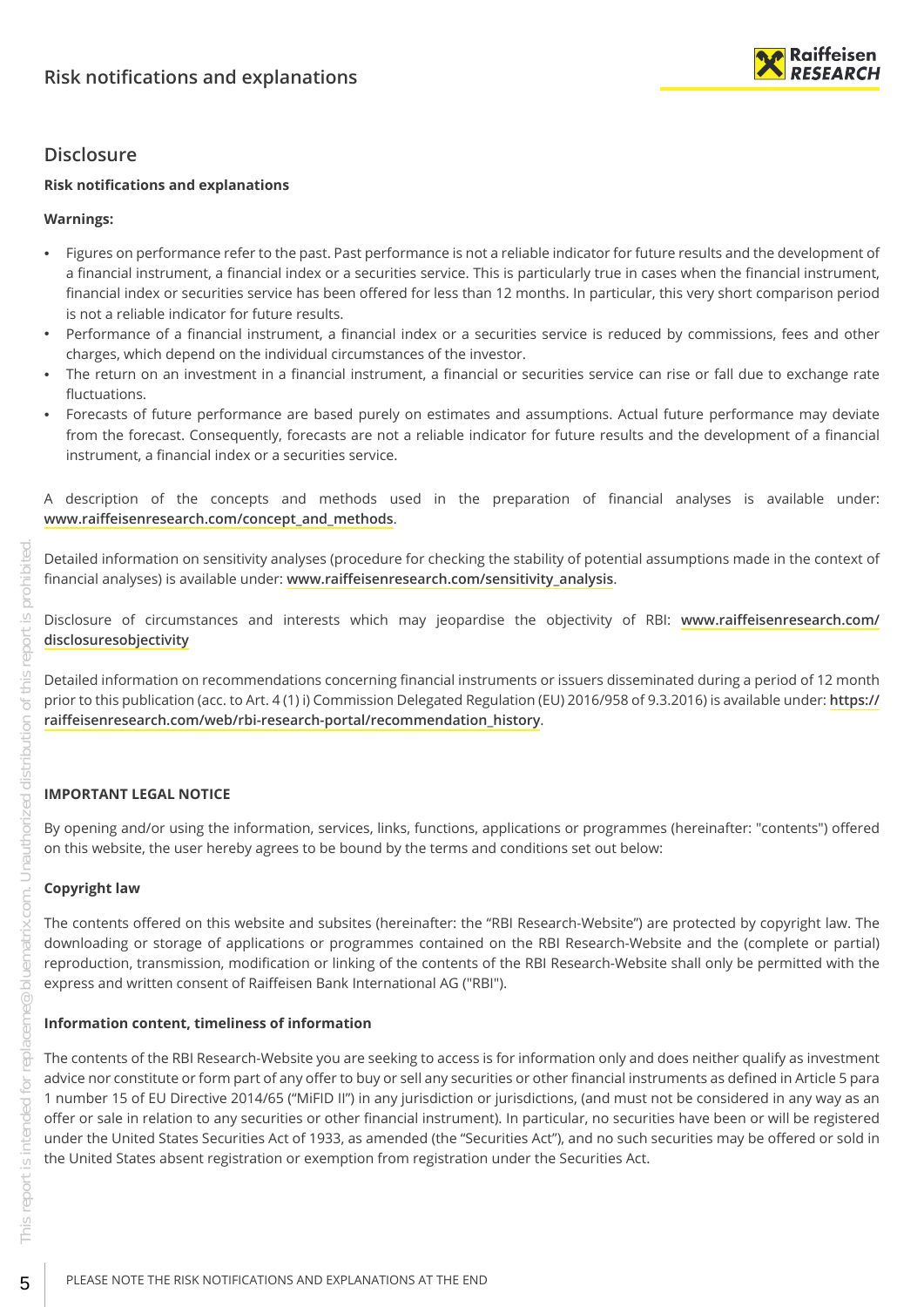

RBI has made every effort to ensure reliability in researching the information published on the RBI Research-Website or sent via RBI Research-Website as well as in selecting the source of information used. Nonetheless, RBI does not assume any liability whatsoever for the correctness, completeness, timeliness or uninterrupted availability of the information made available on the RBI Research-Website or as regards the sources of information used.

The information contained on the RBI Research-Website as well as forecasts published on the RBI Research-Website are based on the information available and the market assessment at the point in time stated in the respective publications. Certain information on this website constitutes forward-looking statements. RBI does not assume and hereby as far as possible expressly excludes any liability for the correctness, completeness or actual occurrence of the events described in the forward-looking statements. Such statements are not guarantees of future performance and involve a number of risks, uncertainties and assumptions. Certain financial data (e.g. stock exchange prices) may in some cases only be published after a certain interval of time has lapsed as defined by the data vendor (usually about 15 minutes or previous day end-of-day quotes). Furthermore, please note that many of the times are given in Greenwich Mean Time (GMT).

You agree and acknowledge that the information and statements contained in the materials you are accessing on the RBI Research-Website speak only as of the date of such document and such information and statements will become inaccurate, stale and/or out-of-date thereafter. These materials should not be relied upon at any time for any investment decision.

RBI assumes no responsibility to maintain documents posted on the RBI Research-Website or to update any documents. Therefore, users of the RBI Research-Website acknowledge that the content of documents available on the RBI Research-Website may not show the most recent scenarios, analysis or conclusions.

### **Restricted access due to local regulations**

Users of the RBI Research-Website can access some documents and information without registration requirements and without further barriers (the respective area on the RBI Research-Website is hereinafter referred to as "Unrestricted Area"). By accessing the Unrestricted Area, you agree and acknowledge that the materials on the RBI Research-Website may lawfully be made available in accordance with the laws of the jurisdiction in which you are located.

Other documents are only available to persons who have registered themselves in accordance with the required procedure. The part of the RBI Research-Website which can only be acceded by way of registration is hereinafter referred to as "Restricted Area").

Due to the laws applicable in some jurisdictions or regulations imposed by capital market or securities authorities, some of the information published on the RBI Research-Website (e.g. stock analyses) is not addressed to private individuals. In order to ensure the enforcement of such local access restrictions, RBI retains the right to take any (technical) measures it may deem suitable for restricting such information or segments of information subject to the aforementioned restrictions. The passing on of information contained on the RBI Research-Website, which is subject to local access restrictions valid in certain countries, to the persons stated in the relevant restrictions may constitute a breach of securities law or of other laws of said countries.

The distribution or dissemination of information published on the RBI Research-Website as well as the purchase and offering of the respective products in certain jurisdictions may be subject to restrictions or additional requirements. Persons who retrieve such information from the RBI Research-Website or into whose possession such information comes are required to inform themselves about and to observe such restrictions. In particular, the products to which such information published on the RBI Research-Website refers, may generally not be purchased or held by U.S. persons (the term "U.S. person" refers to any legal/natural person having its seat/residence in the U.S.A and any other person within the meaning given to it by Regulation S under the Securities Act 1933 as amended).

Users of the Unrestricted Area should be aware that the documents available on this part of the RBI Research-Website are not made available on the basis that any customer relationship is created between RBI and such user solely on the basis of such user having access to the respective documents. The documents available in the Unrestricted Area are intended to be available to users in the European Economic Area and in the United Kingdom.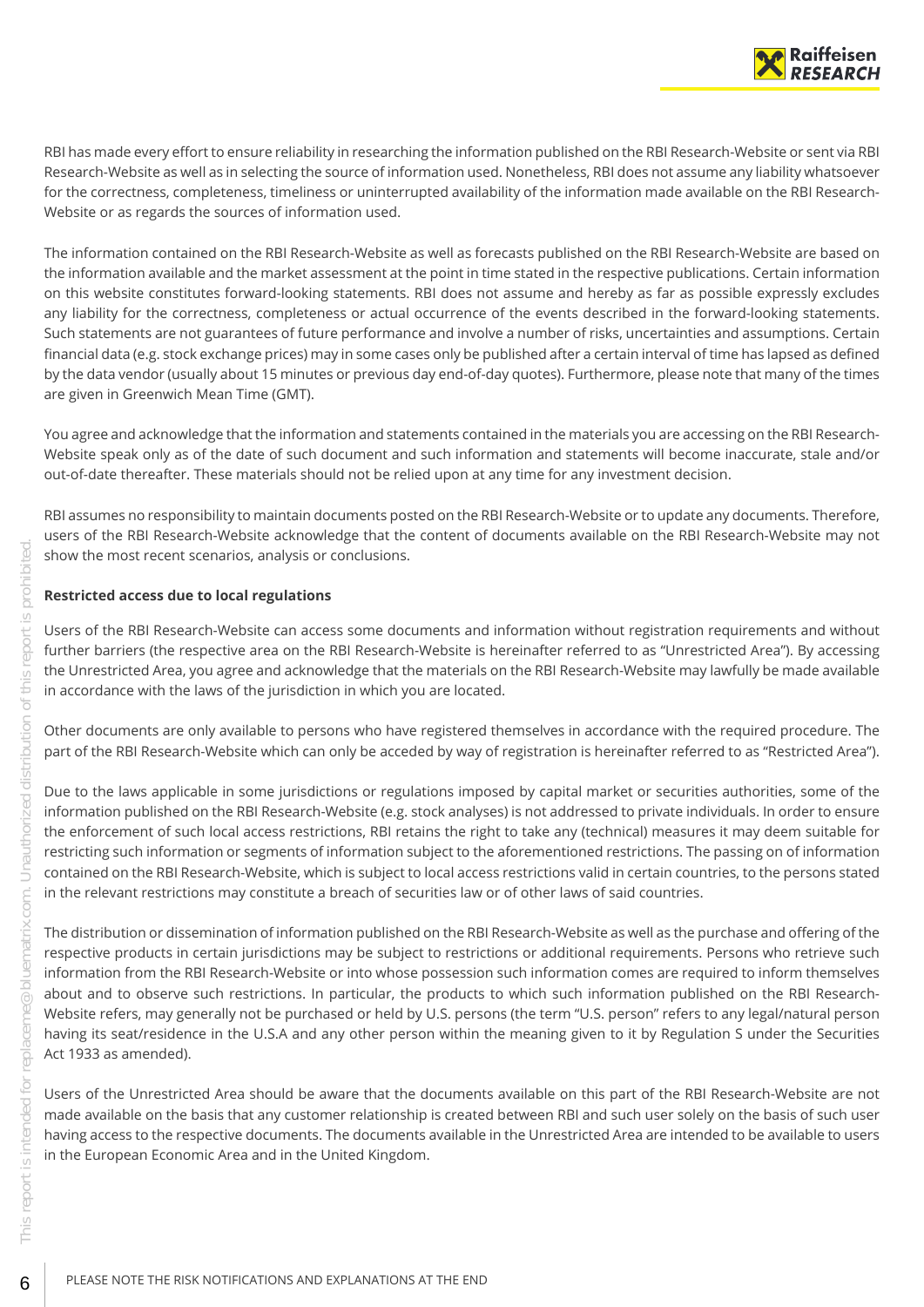

### **Links to websites or URLs of third-party providers**

With the exception of the cases regulated under § 17 of the Austrian E-Commerce Act, RBI does not assume any liability for the content of websites or URLs of other providers to which links are provided. Neither does RBI assume any liability for the uninterrupted availability or full functionality of the links to websites or URLs of third parties.

### **Exclusion of liability**

RBI makes no warranty and will accept no liability for any damages whatsoever (including consequential or indirect damages, or lost profits) relating to the access to the RBI Research-Website, the opening, use or querying of the contents on the RBI Research-Website or relating to the links set up on the RBI Research-Website to websites or URLs of third parties. This applies also in cases in which RBI points out the possibility of incurring such damages.

Furthermore, RBI shall not be liable for technical disruptions such as server breakdowns, operating disruptions or failures of the telecommunications links and other similar events, which could lead to the (temporary) unavailability of the RBI Research-Website as a whole or parts of it.

### **Storage of registration data**

The content in the Restricted Area of the RBI Research-Website is only available to registered users. By sending the completed online registration form, the user confirms the completeness and correctness of the data given and also confirms having truthfully answered the questions asked. Furthermore, by sending the completed online form, the user hereby declares his or her consent to the electronic processing of his or her registration data by RBI for both internal banking organisational purposes and for transmission to other credit institutions within the Raiffeisen Banking Group, which may in turn also process, pass on or use such data.

### **Changes to the RBI Research-Website**

RBI retains the right to change and to remove the RBI Research-Website at any time (if necessary also without prior notice), in particular as regards changing existing contents (in full or in part) and adding new contents.

### **General terms and conditions of business**

For (authorised) users who use the services of RBI provided on the RBI Research-Website, the General Terms and Conditions of Business, as amended, of RBI shall apply in addition to the terms and conditions of this Disclaimer.

Please also take note of the general information provided pursuant to § 5 of the E-Commerce Act!

Thomas SternbachLegal and ComplianceRaiffeisen Bank International AGAm Stadtpark 9, 1030 WienTel: +43-1-71707-1541Fax: +43-1-71707-761541thomas.sternbach@rbinternational.com

### **IF YOU CANNOT SO CERTIFY, YOU MUST CLICK THE BUTTON LABELLED "I DECLINE" OR OTHERWISE EXIT THIS WEBSITE.**

### **BY ACCESSING THE MATERIALS ON THIS WEBSITE, YOU SHALL BE DEEMED TO HAVE MADE THE ABOVE REPRESENTATIONS AND CONSENTED TO DELIVERY BY ELECTRONIC TRANSMISSION.**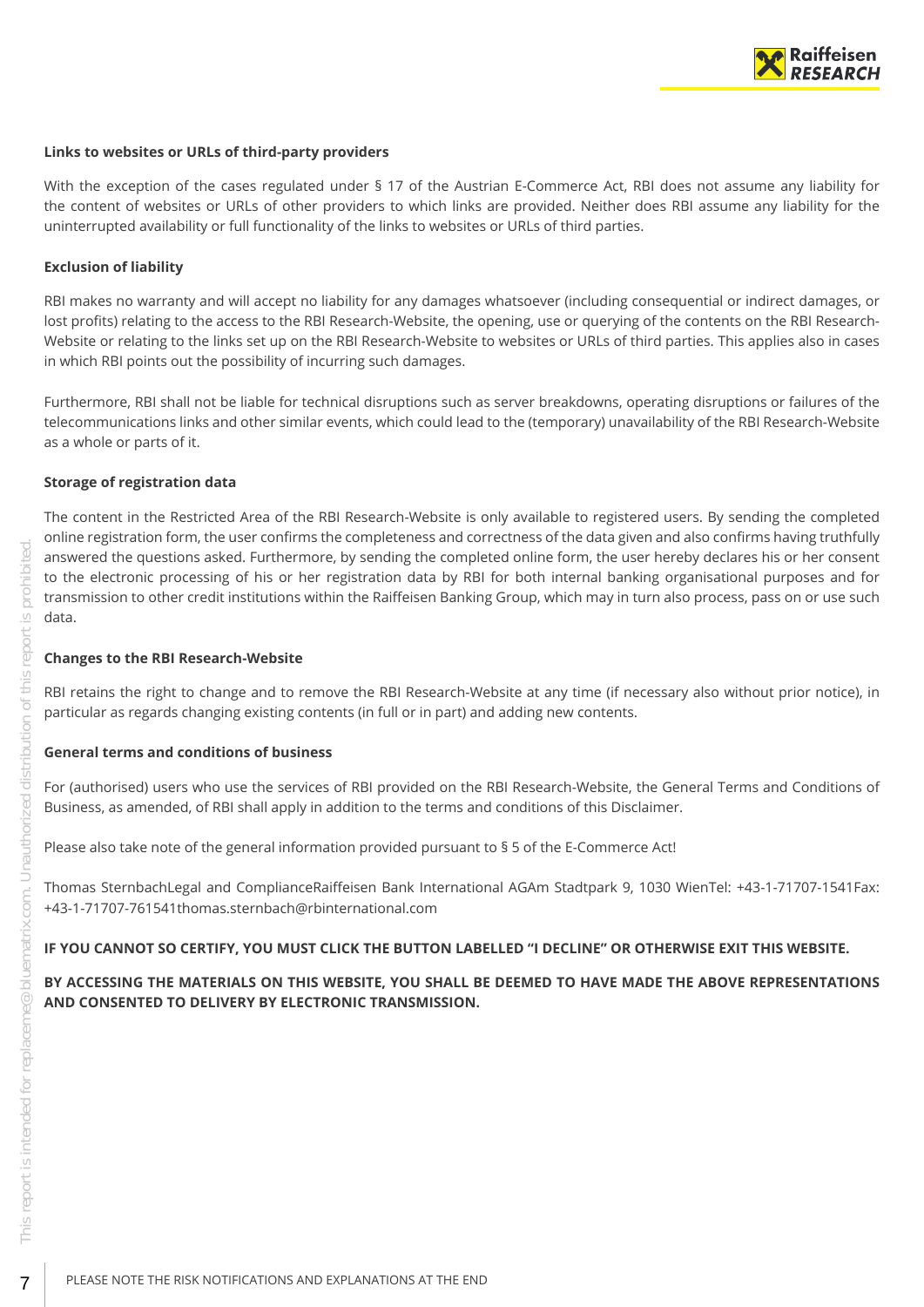# **Contacts**

## <span id="page-7-0"></span>**JÖRG BAYER**

 $\Omega$  Austria  $\Box$ joerg.bayer@rbinternational.com

## **CASPER ENGELEN**

 $\Omega$  Austria  $\Box$ casper.engelen@rbinternational.com

## **MARTIN KUTNY**

 $\circ$  Austria  $\Box$ martin.kutny@rbinternational.com

### **MATTHIAS REITH**

 Austria , matthias.reith@rbinternational.com

## **JÜRGEN WALTER**

 $\Omega$  Austria  $\Box$ □ juergen.walter@rbinternational.com

## **PETER ÖHLINGER**

 $\circ$  Austria  $\qquad \qquad \Box$ ■ peter.oehlinger@rbinternational.com

# **FJORENT RRUSHI**

 Albania , Fjorent.Rrushi@raiffeisen.al

## **ASJA GRDJO**

 $\Omega$  Bosnia Herzegovina  $\Box$ . asja.grdjo@raiffeisengroup.ba

## **ANA LESAR**

© Croatia , Q . ana.lesar@rba.hr

## **DAVID VAGENKNECHT**

 $Q$  Czech Republic  $Q$ , david.vagenknecht@rb.cz

## **DOROTA STRAUCH**

 Poland , dorota.strauch@raiffeisen.pl

### **IONUT DUMITRU**  $\Omega$  Romania  $\Box$

Ionut.Dumitru@raiffeisen.ro

## **PETER BREZINSCHEK**

 $\Omega$  Austria  $\Box$ peter.brezinschek@rbinternational.com

**RUSLAN GADEEV**  $\circ$  Austria  $\qquad \qquad \Box$ ruslan.gadeev@rbinternational.com

### **SEBASTIAN LUBER**  $\circ$  Austria  $\Box$ sebastian.luber@rbinternational.com

**WERNER SCHMITZER**  $\Omega$  Austria  $\Box$ werner.schmitzer@rbinternational.com

**GEORG ZACCARIA**  $\circ$  Austria  $\qquad \qquad \Box$ georg.zaccaria@rbinternational.com

**BRISIDA BUZI** Albania , Brisida.BUZI@raiffeisen.al

**ARISTEA VLLAHU** © Albania <del>D</del>, Aristea.Vllahu@raiffeisen.al

ivona.zametica@raiffeisengroup.ba

## **ZRINKA ZIVKOVIC-MATIJEVIC**

© Croatia , Q . zrinka.zivkovic-matijevic@rba.hr

### **GERGELY PALFFY**  $\mathcal{Q}$  Hungary  $\qquad \qquad \Box$  $\Box$  gergely.palffy@raiffeisen.hu

**NICOLAE COVRIG** Romania , Nicolae.Covrig@raiffeisen.ro

### **ANASTASIA BAYKOVA**  $\Omega$  Russia ,  $\Box$ ABAIKOVA@raiffeisen.ru



### **GUNTER DEUBER**

 $\Omega$  Austria  $\Box$ gunter.deuber@rbinternational.com

## **STEPHAN IMRE**

 $\Omega$  Austria  $\Box$  $\Box$  stephan.imre@rbinternational.com

# **OLIVER MARX**

 $\heartsuit$  Austria  $\heartsuit$ . oliver.marx@rbinternational.com

## **GOTTFRIED STEINDL**

© Austria , Q .  $\Box$  gottfried.steindl@rbinternational.com

**FRANZ ZOBL**  $\circ$  Austria  $\Box$  $\Box$  franz.zobl@rbinternational.com

**VALBONA GJEKA** Albania , valbona.gjeka@raiffeisen.al

**OLGA ZHEGULO** ® Belarus , Q .

olga.zhegulo@priorbank.by

**EMIL KALCHEV**  $\Omega$  Bulgaria ,  $\Box$ emil.kalchev@raiffeisen.bg

**HELENA HORSKA**  $Q$  Czech Republic  $Q$ , Helena.Horska@rb.cz

**ZOLTÁN TÖRÖK**  $\mathcal{Q}$  Hungary  $\qquad \qquad \Box$ ,  $\Box$  torok.zoltan@raiffeisen.hu

## **ANDREEA-ELENA DRAGHIA**

 Romania , Andreea-Elena.DRAGHIA@raiffeisen.ro

**GREGORY CHEPKOV**  $\Omega$  Russia ,  $\Box$  $\Box$  grigory.chepkov@raiffeisen.ru

**IVONA ZAMETICA**  $\Omega$  Bosnia Herzegovina  $\Box$ .